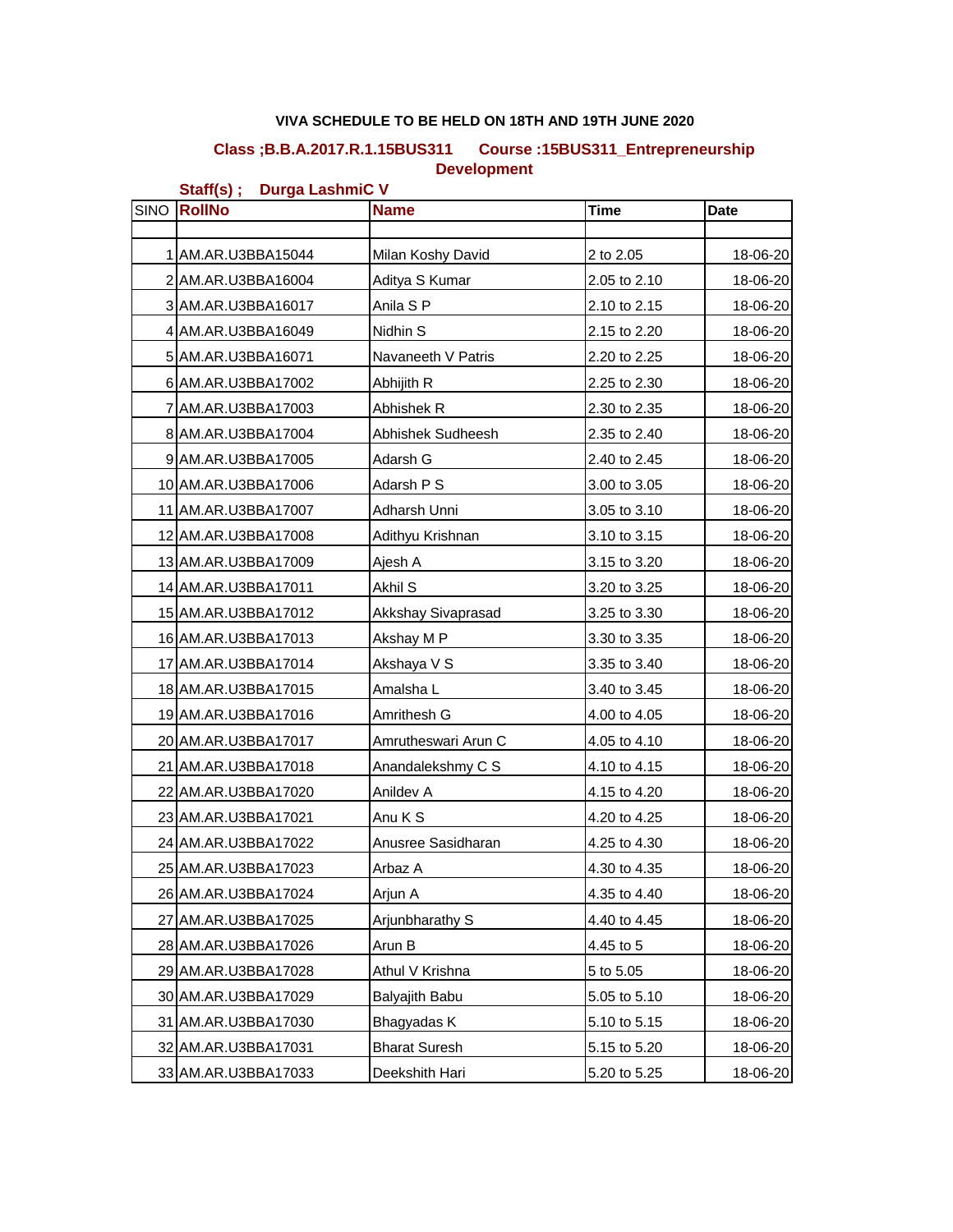| 34 AM.AR.U3BBA17034 | Deepak P                  | 5.25 to 5.30   | 18-06-20 |
|---------------------|---------------------------|----------------|----------|
| 35 AM.AR.U3BBA17035 | Devu Sunil                | 5.30 to 5.35   | 18-06-20 |
| 36 AM.AR.U3BBA17036 | Divya D Kumar             | 5.35 to 5.40   | 18-06-20 |
| 37 AM.AR.U3BBA17038 | Ekanath S                 | 5.40 to 5.45   | 18-06-20 |
| 38 AM.AR.U3BBA17039 | Gokul M                   | 9.30 to 9.35   | 19-06-20 |
| 39 AM.AR.U3BBA17040 | Gopika Gopal              | 9.35 to 9.40   | 19-06-20 |
| 40 AM.AR.U3BBA17041 | Gopika S R                | 9.40 to 9.45   | 19-06-20 |
| 41 AM.AR.U3BBA17042 | Govardhan A S             | 9.45 to 9.50   | 19-06-20 |
| 42 AM.AR.U3BBA17043 | Greeshma L                | 9.50 to 9.55   | 19-06-20 |
| 43 AM.AR.U3BBA17045 | Hrishikesh M P            | 9.55 to 10     | 19-06-20 |
| 44 AM.AR.U3BBA17048 | Lekshmi S                 | 10.15 to 10.20 | 19-06-20 |
| 45 AM.AR.U3BBA17049 | Mobin John                | 10.20 to 10.25 | 19-06-20 |
| 46 AM.AR.U3BBA17050 | Mohammed Nabeel T         | 10.25 to 10.30 | 19-06-20 |
| 47 AM.AR.U3BBA17051 | Nandagopan                | 10.30 to 10.35 | 19-06-20 |
| 48 AM.AR.U3BBA17052 | Nandana Gopal R           | 10.35 to 10.40 | 19-06-20 |
| 49 AM.AR.U3BBA17053 | Pavisankar R              | 10.40 to 10.45 | 19-06-20 |
| 50 AM.AR.U3BBA17054 | Pranav M G                | 10.45 to 10.50 | 19-06-20 |
| 51 AM.AR.U3BBA17055 | Rahul Manoj               | 10.50 to 10.55 | 19-06-20 |
| 52 AM.AR.U3BBA17057 | Richa Chattopadhyay       | 10.55 to 11    | 19-06-20 |
| 53 AM.AR.U3BBA17058 | S Hariharan               | 11 to 11.05    | 19-06-20 |
| 54 AM.AR.U3BBA17060 | Saragadam Mounika Madhuri | 11.10 to 11.15 | 19-06-20 |
| 55 AM.AR.U3BBA17061 | Sneha Kunjumon            | 11.15 to 11.20 | 19-06-20 |
| 56 AM.AR.U3BBA17062 | Sony Thomas               | 11.20 to 11.25 | 19-06-20 |
| 57 AM.AR.U3BBA17063 | Sooraj K Nair             | 11.25 to 11.30 | 19-06-20 |
| 58 AM.AR.U3BBA17065 | Sourav Somesh             | 11.30 to 11.35 | 19-06-20 |
| 59 AM.AR.U3BBA17066 | Sreelekshmi P             | 11.35 to 11.40 | 19-06-20 |
| 60 AM.AR.U3BBA17067 | Sreepriya Das             | 11.40 to 11.45 | 19-06-20 |
| 61 AM.AR.U3BBA17068 | Sreeram S                 | 12.00 to 12.05 | 19-06-20 |
| 62 AM.AR.U3BBA17069 | Sruthy Sadasivan          | 12.05 to 12.10 | 19-06-20 |
| 63 AM.AR.U3BBA17070 | Sumitha <sub>S</sub>      | 12.10 to 12.15 | 19-06-20 |
| 64 AM.AR.U3BBA17071 | Tushar Jayaram            | 12.15 to 12.20 | 19-06-20 |
| 65 AM.AR.U3BBA17072 | Vaishnav R Prasad         | 12.20 to 12.25 | 19-06-20 |
| 66 AM.AR.U3BBA17073 | Vasana Anilkumar          | 12.25 to 12.30 | 19-06-20 |
| 67 AM.AR.U3BBA17074 | Vighnesh R                | 12.30 to 12.35 | 19-06-20 |
| 68 AM.AR.U3BBA17075 | Vignesh Prabhu R          | 12.35 to 12.40 | 19-06-20 |
| 69 AM.AR.U3BBA17076 | Vishnu A                  | 12.40 to 12.45 | 19-06-20 |
| 70 AM.AR.U3BBA17077 | Vishnu H                  | 12.45 to 12.50 | 19-06-20 |
| 71 AM.AR.U3BBA17079 | Vivek V Kurup             | 12.50 to 12.55 | 19-06-20 |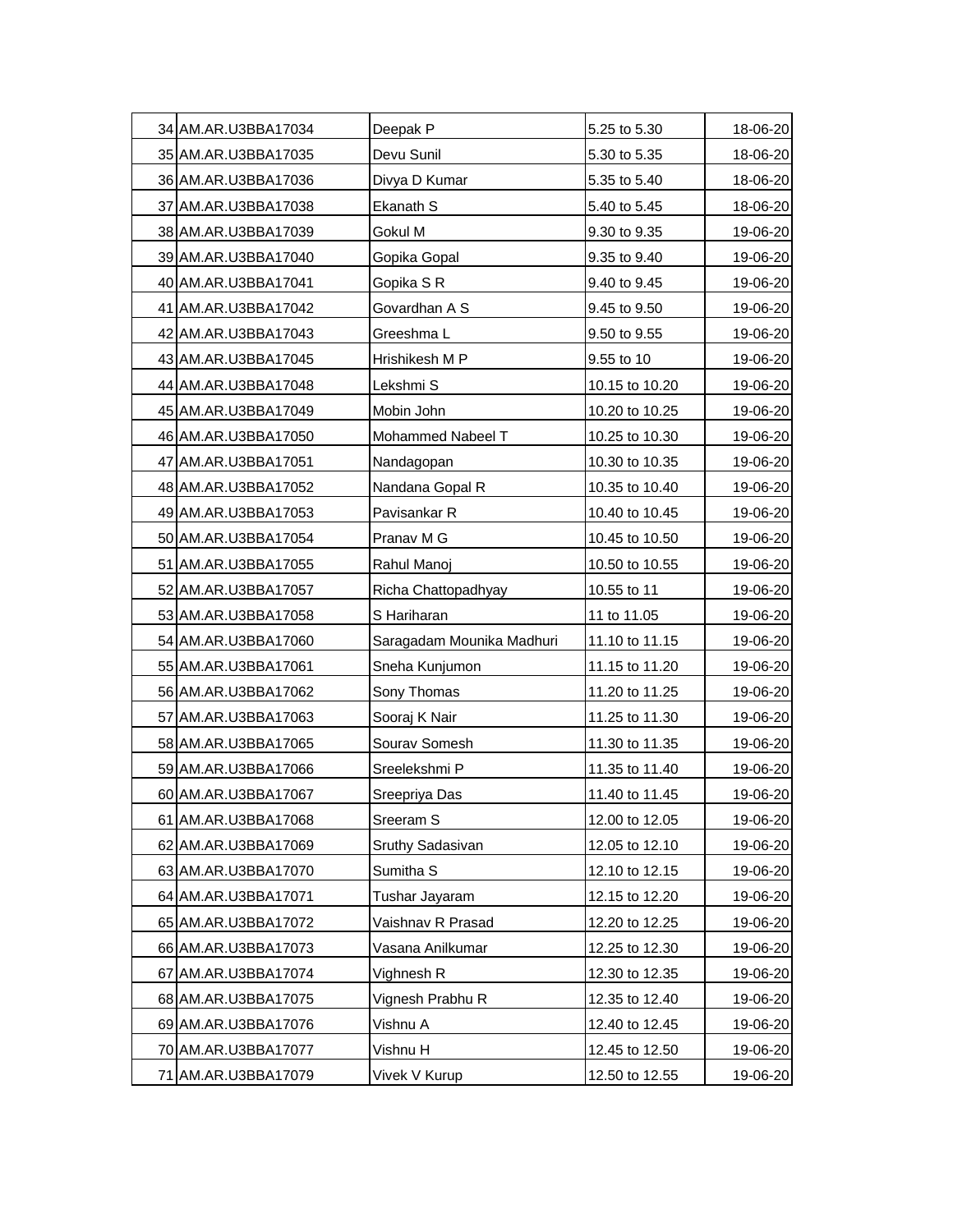| 72 AM.AR.U3BBA17080     | Vivek V Nair | l12.55 to 1         | 19-06-20 |
|-------------------------|--------------|---------------------|----------|
|                         |              |                     |          |
| ISUPPLEMENTARY STUDENTS |              | <b>I2 TO 3 P.M.</b> | 19-06-20 |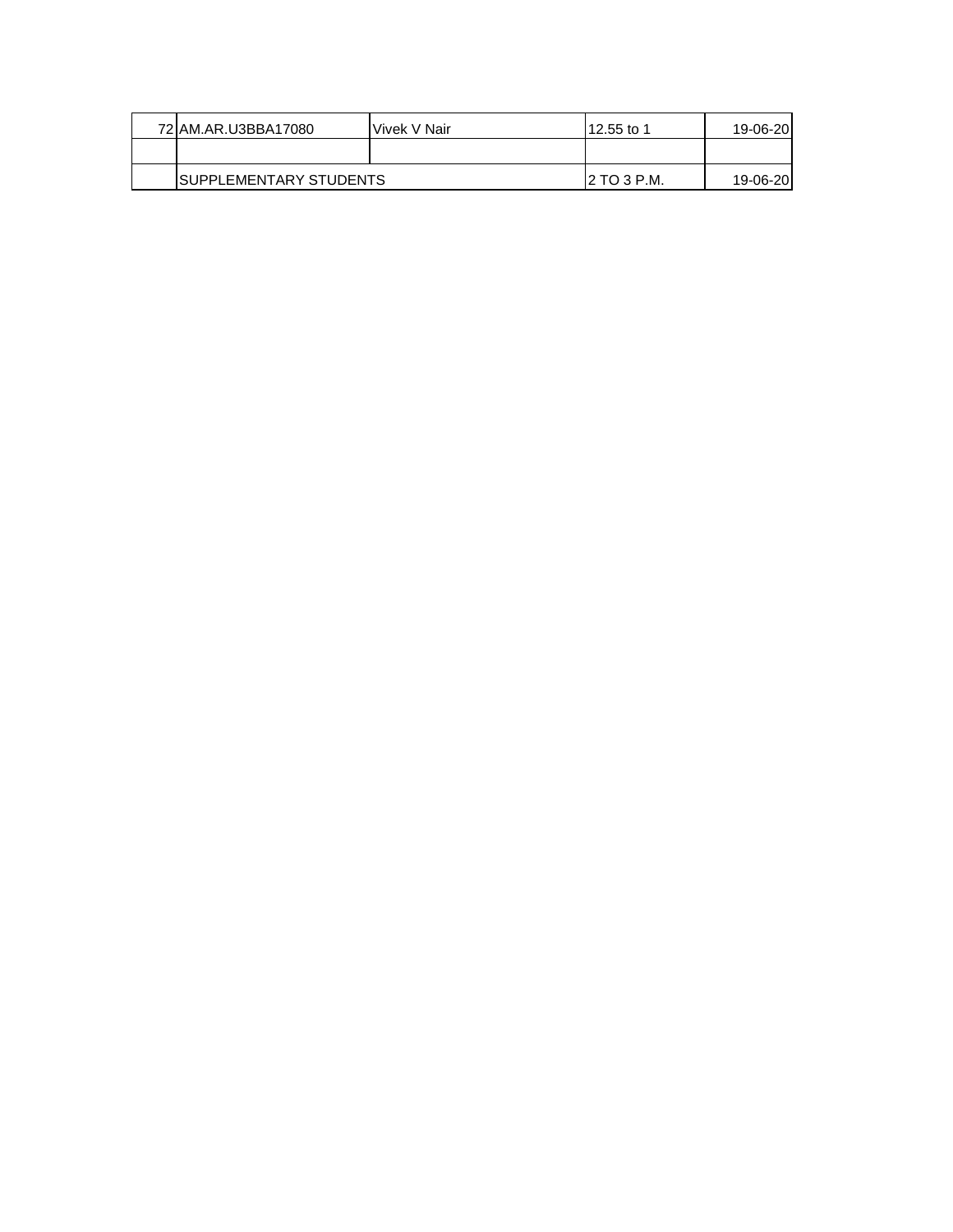| VIVA SCHEDULE FOR 2017 BBA<br>15BUS313 INTRODUCTION TO STRATEGIC MANAGEMENT |                  |                     |             |  |  |
|-----------------------------------------------------------------------------|------------------|---------------------|-------------|--|--|
| 20.06.2020 - SATURDAY                                                       |                  |                     |             |  |  |
| <b>SL NO</b>                                                                | ROLL NO          | <b>NAME</b>         | <b>TIME</b> |  |  |
| $\mathbf{1}$                                                                | AM.AR.U3BBA17002 | Abhijith R          | 1:00 PM     |  |  |
| $\overline{c}$                                                              | AM.AR.U3BBA17003 | Abhishek R          | 1:05 PM     |  |  |
| 3                                                                           | AM.AR.U3BBA17004 | Abhishek Sudheesh   | 1:10 PM     |  |  |
| $\overline{\mathbf{4}}$                                                     | AM.AR.U3BBA17005 | Adarsh G            | 1:15 PM     |  |  |
| 5                                                                           | AM.AR.U3BBA17006 | Adarsh PS           | 1:20 PM     |  |  |
| $\,$ 6                                                                      | AM.AR.U3BBA17007 | Adharsh Unni        | 1:25 PM     |  |  |
| $\overline{7}$                                                              | AM.AR.U3BBA17008 | Adithyu Krishnan    | 1:30 PM     |  |  |
| 8                                                                           | AM.AR.U3BBA17009 | Ajesh A             | 1:35 PM     |  |  |
| 9                                                                           | AM.AR.U3BBA17011 | Akhil S             | 1:40 PM     |  |  |
| 10                                                                          | AM.AR.U3BBA17012 | Akkshay Sivaprasad  | 1:45 PM     |  |  |
| 11                                                                          | AM.AR.U3BBA17013 | Akshay MP           | 1:55 PM     |  |  |
| 12                                                                          | AM.AR.U3BBA17014 | Akshaya V S         | 2:00 PM     |  |  |
| 13                                                                          | AM.AR.U3BBA17015 | Amalsha L           | 2:05 PM     |  |  |
| 14                                                                          | AM.AR.U3BBA17016 | Amrithesh G         | 2:10 PM     |  |  |
| 15                                                                          | AM.AR.U3BBA17017 | Amrutheswari Arun C | 2:15 PM     |  |  |
| 16                                                                          | AM.AR.U3BBA17018 | Anandalekshmy C S   | 2:20 PM     |  |  |
| 17                                                                          | AM.AR.U3BBA17020 | Anildev A           | 2:25 PM     |  |  |
| 18                                                                          | AM.AR.U3BBA17021 | Anu KS              | 2:30 PM     |  |  |
| 19                                                                          | AM.AR.U3BBA17022 | Anusree Sasidharan  | 2:35 PM     |  |  |
| 20                                                                          | AM.AR.U3BBA17023 | Arbaz A             | 2:40 PM     |  |  |
| 21                                                                          | AM.AR.U3BBA17024 | Arjun A             | 2:50 PM     |  |  |
| 22                                                                          | AM.AR.U3BBA17025 | Arjunbharathy S     | 2:55 PM     |  |  |
| 23                                                                          | AM.AR.U3BBA17026 | Arun B              | 3:00 PM     |  |  |
| 24                                                                          | AM.AR.U3BBA17028 | Athul V Krishna     | 3:05 PM     |  |  |
| 25                                                                          | AM.AR.U3BBA17029 | Balyajith Babu      | 3:10 PM     |  |  |
| 26                                                                          | AM.AR.U3BBA17030 | Bhagyadas K         | 3:15 PM     |  |  |
| 27                                                                          | AM.AR.U3BBA17031 | Bharat Suresh       | 3:20 PM     |  |  |
| 28                                                                          | AM.AR.U3BBA17033 | Deekshith Hari      | 3:25 PM     |  |  |
| 29                                                                          | AM.AR.U3BBA17034 | Deepak P            | 3:30 PM     |  |  |
| 30                                                                          | AM.AR.U3BBA17035 | Devu Sunil          | 3:35 PM     |  |  |
| 31                                                                          | AM.AR.U3BBA17036 | Divya D Kumar       | 3:45 PM     |  |  |
| 32                                                                          | AM.AR.U3BBA17038 | Ekanath S           | 3:50 PM     |  |  |
| 33                                                                          | AM.AR.U3BBA17039 | Gokul M             | 3:55 PM     |  |  |
| 34                                                                          | AM.AR.U3BBA17040 | Gopika Gopal        | 4:00 PM     |  |  |
| 35                                                                          | AM.AR.U3BBA17041 | Gopika SR           | 4:05 PM     |  |  |
| 36                                                                          | AM.AR.U3BBA17042 | Govardhan A S       | 4:10 PM     |  |  |
| 37                                                                          | AM.AR.U3BBA17043 | Greeshma L          | 4:15 PM     |  |  |
| 38                                                                          | AM.AR.U3BBA17045 | Hrishikesh MP       | 4:20 PM     |  |  |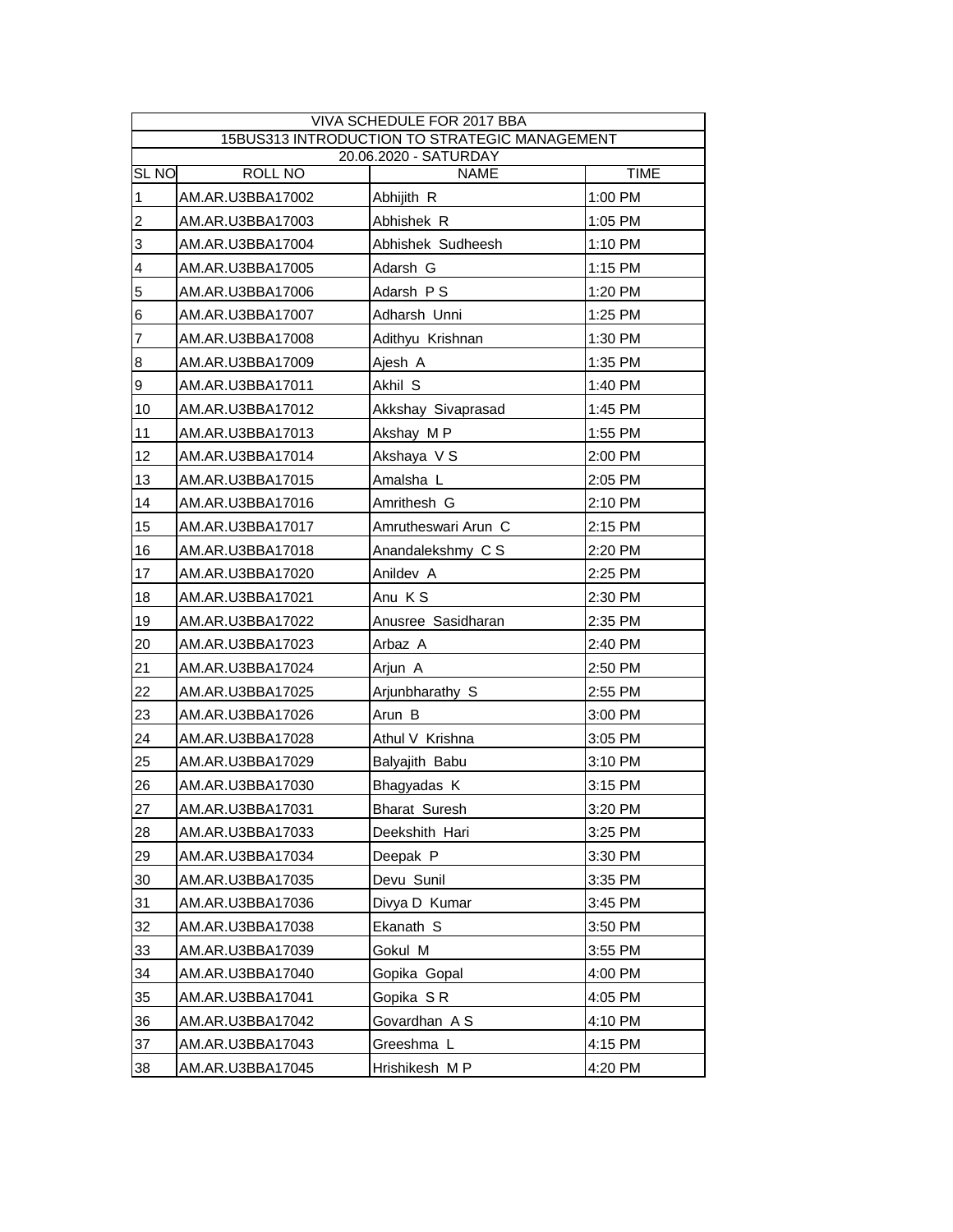| 39 | AM.AR.U3BBA17048 | Lekshmi S                 | 4:25 PM |
|----|------------------|---------------------------|---------|
| 40 | AM.AR.U3BBA17049 | Mobin John                | 4:30 PM |
| 41 | AM.AR.U3BBA17050 | Mohammed Nabeel T         | 4:40 PM |
| 42 | AM.AR.U3BBA17051 | Nandagopan                | 4:45 PM |
| 43 | AM.AR.U3BBA17052 | Nandana Gopal R           | 4:50 PM |
| 44 | AM.AR.U3BBA17053 | Pavisankar R              | 4:55 PM |
| 45 | AM.AR.U3BBA17054 | Pranav M G                | 5:00 PM |
| 46 | AM.AR.U3BBA17055 | Rahul Manoj               | 5:05 PM |
| 47 | AM.AR.U3BBA17057 | Richa Chattopadhyay       | 5:10 PM |
| 48 | AM.AR.U3BBA17058 | S Hariharan               | 5:15 PM |
| 49 | AM.AR.U3BBA17060 | Saragadam Mounika Madhuri | 5:20 PM |
| 50 | AM.AR.U3BBA17061 | Sneha Kunjumon            | 5:25 PM |
| 51 | AM.AR.U3BBA17062 | Sony Thomas               | 5:35 PM |
| 52 | AM.AR.U3BBA17063 | Sooraj K Nair             | 5:40 PM |
| 53 | AM.AR.U3BBA17065 | Sourav Somesh             | 5:45 PM |
| 54 | AM.AR.U3BBA17066 | Sreelekshmi P             | 5:50 PM |
| 55 | AM.AR.U3BBA17067 | Sreepriya Das             | 5:55 PM |
| 56 | AM.AR.U3BBA17068 | Sreeram S                 | 6:00 PM |
| 57 | AM.AR.U3BBA17069 | Sruthy Sadasivan          | 6:05 PM |
| 58 | AM.AR.U3BBA17070 | Sumitha S                 | 6:10 PM |
| 59 | AM.AR.U3BBA17071 | Tushar Jayaram            | 6:15 PM |
| 60 | AM.AR.U3BBA17072 | Vaishnav R Prasad         | 6:20 PM |
| 61 | AM.AR.U3BBA17073 | Vasana Anilkumar          | 6:30 PM |
| 62 | AM.AR.U3BBA17074 | Vighnesh R                | 6:35 PM |
| 63 | AM.AR.U3BBA17075 | Vignesh Prabhu R          | 6:40 PM |
| 64 | AM.AR.U3BBA17076 | Vishnu A                  | 6:45 PM |
| 65 | AM.AR.U3BBA17077 | Vishnu H                  | 6:50 PM |
| 66 | AM.AR.U3BBA17079 | Vivek V Kurup             | 6:55 PM |
| 67 | AM.AR.U3BBA17080 | Vivek V Nair              | 7:00 PM |
| 68 | AM.AR.U3BBA16004 | Aditya S Kumar            | 7:05 PM |
| 69 | AM.AR.U3BBA16009 | Akshay Krishna            | 7:10 PM |
| 70 | AM.AR.U3BBA16017 | Anila SP                  | 7:15 PM |
| 71 | AM.AR.U3BBA16049 | Nidhin S                  | 7:20 PM |
| 72 | AM.AR.U3BBA16071 | Navaneeth V Patris        | 7:25 PM |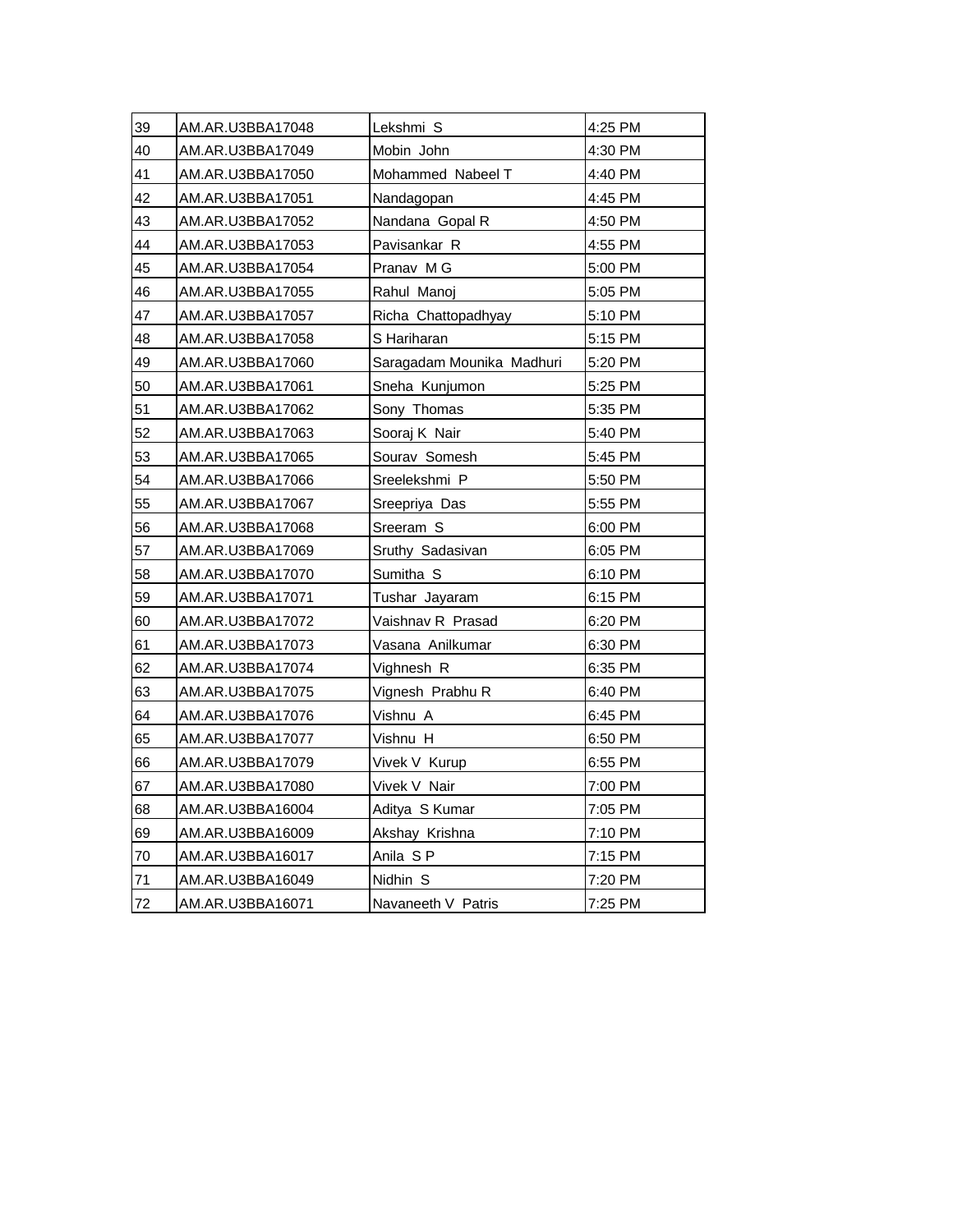| VIVA SCHEDULE FOR 2017 BBA                                                        |                                     |           |         |  |  |
|-----------------------------------------------------------------------------------|-------------------------------------|-----------|---------|--|--|
|                                                                                   | Course: 15BUS315_Project Management |           |         |  |  |
| 22-06-2020 MONDAY; Abymon A<br><b>RollNo</b><br><b>Name</b><br>Viva Schedule Time |                                     |           |         |  |  |
|                                                                                   |                                     | Date      | Time    |  |  |
| AM.AR.U3BBA15044                                                                  | Milan Koshy David                   | 22/6/2020 | 1:45 PM |  |  |
| AM.AR.U3BBA16004                                                                  | Aditya S Kumar                      | 22/6/2020 | 1:50 PM |  |  |
| AM.AR.U3BBA16009                                                                  | Akshay Krishna                      | 22/6/2020 | 1:55 PM |  |  |
| AM.AR.U3BBA16049                                                                  | Nidhin S                            | 22/6/2020 | 2:00 PM |  |  |
| AM.AR.U3BBA16055                                                                  | Prijith J                           | 22/6/2020 | 2:05 PM |  |  |
| AM.AR.U3BBA16071                                                                  | Navaneeth V Patris                  | 22/6/2020 | 2:10 PM |  |  |
| AM.AR.U3BBA17002                                                                  | Abhijith R                          | 22/6/2020 | 2:15 PM |  |  |
| AM.AR.U3BBA17003                                                                  | Abhishek R                          | 22/6/2020 | 2:20 PM |  |  |
| AM.AR.U3BBA17004                                                                  | Abhishek Sudheesh                   | 22/6/2020 | 2:25 PM |  |  |
| AM.AR.U3BBA17005                                                                  | Adarsh G                            | 22/6/2020 | 2:30 PM |  |  |
| AM.AR.U3BBA17006                                                                  | Adarsh P S                          | 22/6/2020 | 2:40 PM |  |  |
| AM.AR.U3BBA17007                                                                  | Adharsh Unni                        | 22/6/2020 | 2:45 PM |  |  |
| AM.AR.U3BBA17008                                                                  | Adithyu Krishnan                    | 22/6/2020 | 2:50 PM |  |  |
| AM.AR.U3BBA17009                                                                  | Ajesh A                             | 22/6/2020 | 2:55 PM |  |  |
| AM.AR.U3BBA17011                                                                  | Akhil S                             | 22/6/2020 | 3:00 PM |  |  |
| AM.AR.U3BBA17012                                                                  | Akkshay Sivaprasad                  | 22/6/2020 | 3:05 PM |  |  |
| AM.AR.U3BBA17013                                                                  | Akshay M P                          | 22/6/2020 | 3:10 PM |  |  |
| AM.AR.U3BBA17014                                                                  | Akshaya V S                         | 22/6/2020 | 3:15 PM |  |  |
| AM.AR.U3BBA17015                                                                  | Amalsha L                           | 22/6/2020 | 3:20 PM |  |  |
| AM.AR.U3BBA17016                                                                  | Amrithesh G                         | 22/6/2020 | 3:25 PM |  |  |
| AM.AR.U3BBA17017                                                                  | Amrutheswari Arun C                 | 22/6/2020 | 3:35 PM |  |  |
| AM.AR.U3BBA17018                                                                  | Anandalekshmy C S                   | 22/6/2020 | 3:40 PM |  |  |
| AM.AR.U3BBA17020                                                                  | Anildev A                           | 22/6/2020 | 3:45 PM |  |  |
| AM.AR.U3BBA17021                                                                  | Anu K S                             | 22/6/2020 | 3:50 PM |  |  |
| AM.AR.U3BBA17022                                                                  | Anusree Sasidharan                  | 22/6/2020 | 3:55 PM |  |  |
| AM.AR.U3BBA17023                                                                  | Arbaz A                             | 22/6/2020 | 4:00 PM |  |  |
| AM.AR.U3BBA17024                                                                  | Arjun A                             | 22/6/2020 | 4:05 PM |  |  |
| AM.AR.U3BBA17025                                                                  | Arjunbharathy S                     | 22/6/2020 | 4:10 PM |  |  |
| AM.AR.U3BBA17026                                                                  | Arun B                              | 22/6/2020 | 4:15 PM |  |  |
| AM.AR.U3BBA17028                                                                  | Athul V Krishna                     | 22/6/2020 | 4:20 PM |  |  |
| AM.AR.U3BBA17029                                                                  | Balyajith Babu                      | 22/6/2020 | 4:30 PM |  |  |
| AM.AR.U3BBA17030                                                                  | Bhagyadas K                         | 22/6/2020 | 4:35 PM |  |  |
| AM.AR.U3BBA17031                                                                  | <b>Bharat Suresh</b>                | 22/6/2020 | 4:40 PM |  |  |
| AM.AR.U3BBA17033                                                                  | Deekshith Hari                      | 22/6/2020 | 4:45 PM |  |  |
| AM.AR.U3BBA17034                                                                  | Deepak P                            | 22/6/2020 | 4:50 PM |  |  |
| AM.AR.U3BBA17035                                                                  | Devu Sunil                          | 22/6/2020 | 4:55 PM |  |  |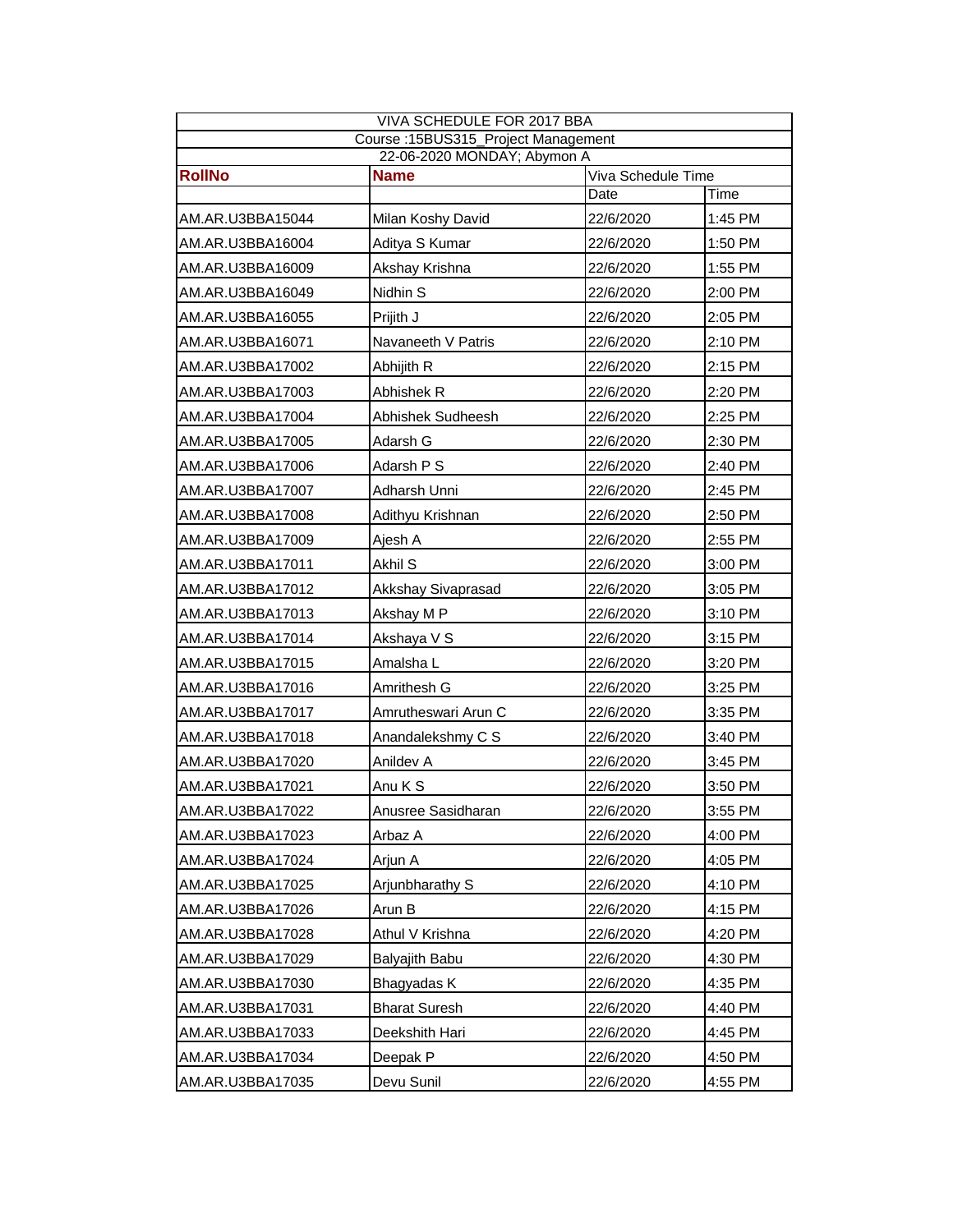| AM.AR.U3BBA17036 | Divya D Kumar             | 22/6/2020 | 5:00 PM |
|------------------|---------------------------|-----------|---------|
| AM.AR.U3BBA17038 | Ekanath S                 | 22/6/2020 | 5:05 PM |
| AM.AR.U3BBA17039 | Gokul M                   | 22/6/2020 | 5:10 PM |
| AM.AR.U3BBA17040 | Gopika Gopal              | 22/6/2020 | 5:15 PM |
| AM.AR.U3BBA17041 | Gopika S R                | 22/6/2020 | 5:25 PM |
| AM.AR.U3BBA17042 | Govardhan A S             | 22/6/2020 | 5:30 PM |
| AM.AR.U3BBA17043 | Greeshma L                | 22/6/2020 | 5:35 PM |
| AM.AR.U3BBA17045 | Hrishikesh M P            | 22/6/2020 | 5:40 PM |
| AM.AR.U3BBA17048 | Lekshmi S                 | 22/6/2020 | 5:45 PM |
| AM.AR.U3BBA17049 | Mobin John                | 22/6/2020 | 5:50 PM |
| AM.AR.U3BBA17050 | Mohammed Nabeel T         | 22/6/2020 | 5:55 PM |
| AM.AR.U3BBA17051 | Nandagopan                | 22/6/2020 | 6:00 PM |
| AM.AR.U3BBA17052 | Nandana Gopal R           | 22/6/2020 | 6:05 PM |
| AM.AR.U3BBA17053 | Pavisankar R              | 22/6/2020 | 6:10 PM |
| AM.AR.U3BBA17054 | Pranav M G                | 22/6/2020 | 6:20 PM |
| AM.AR.U3BBA17055 | Rahul Manoj               | 22/6/2020 | 6:25 PM |
| AM.AR.U3BBA17057 | Richa Chattopadhyay       | 22/6/2020 | 6:30 PM |
| AM.AR.U3BBA17058 | S Hariharan               | 22/6/2020 | 6:35 PM |
| AM.AR.U3BBA17060 | Saragadam Mounika Madhuri | 22/6/2020 | 6:40 PM |
| AM.AR.U3BBA17061 | Sneha Kunjumon            | 22/6/2020 | 6:45 PM |
| AM.AR.U3BBA17062 | Sony Thomas               | 22/6/2020 | 6:50 PM |
| AM.AR.U3BBA17063 | Sooraj K Nair             | 22/6/2020 | 6:55 PM |
| AM.AR.U3BBA17065 | Sourav Somesh             | 22/6/2020 | 7:00 PM |
| AM.AR.U3BBA17066 | Sreelekshmi P             | 22/6/2020 | 7:05 PM |
| AM.AR.U3BBA17067 | Sreepriya Das             | 22/6/2020 | 7:15 PM |
| AM.AR.U3BBA17068 | Sreeram S                 | 22/6/2020 | 7:20 PM |
| AM.AR.U3BBA17069 | Sruthy Sadasivan          | 22/6/2020 | 7:25 PM |
| AM.AR.U3BBA17070 | Sumitha <sub>S</sub>      | 22/6/2020 | 7:30 PM |
| AM.AR.U3BBA17071 | Tushar Jayaram            | 22/6/2020 | 7:35 PM |
| AM.AR.U3BBA17072 | Vaishnav R Prasad         | 22/6/2020 | 7:40 PM |
| AM.AR.U3BBA17073 | Vasana Anilkumar          | 22/6/2020 | 7:45 PM |
| AM.AR.U3BBA17074 | Vighnesh R                | 22/6/2020 | 7:50 PM |
| AM.AR.U3BBA17075 | Vignesh Prabhu R          | 22/6/2020 | 7:55 PM |
| AM.AR.U3BBA17076 | Vishnu A                  | 22/6/2020 | 8:00 PM |
| AM.AR.U3BBA17077 | Vishnu H                  | 22/6/2020 | 8:05 PM |
| AM.AR.U3BBA17079 | Vivek V Kurup             | 22/6/2020 | 8:10 PM |
| AM.AR.U3BBA17080 | Vivek V Nair              | 22/6/2020 | 8.15 PM |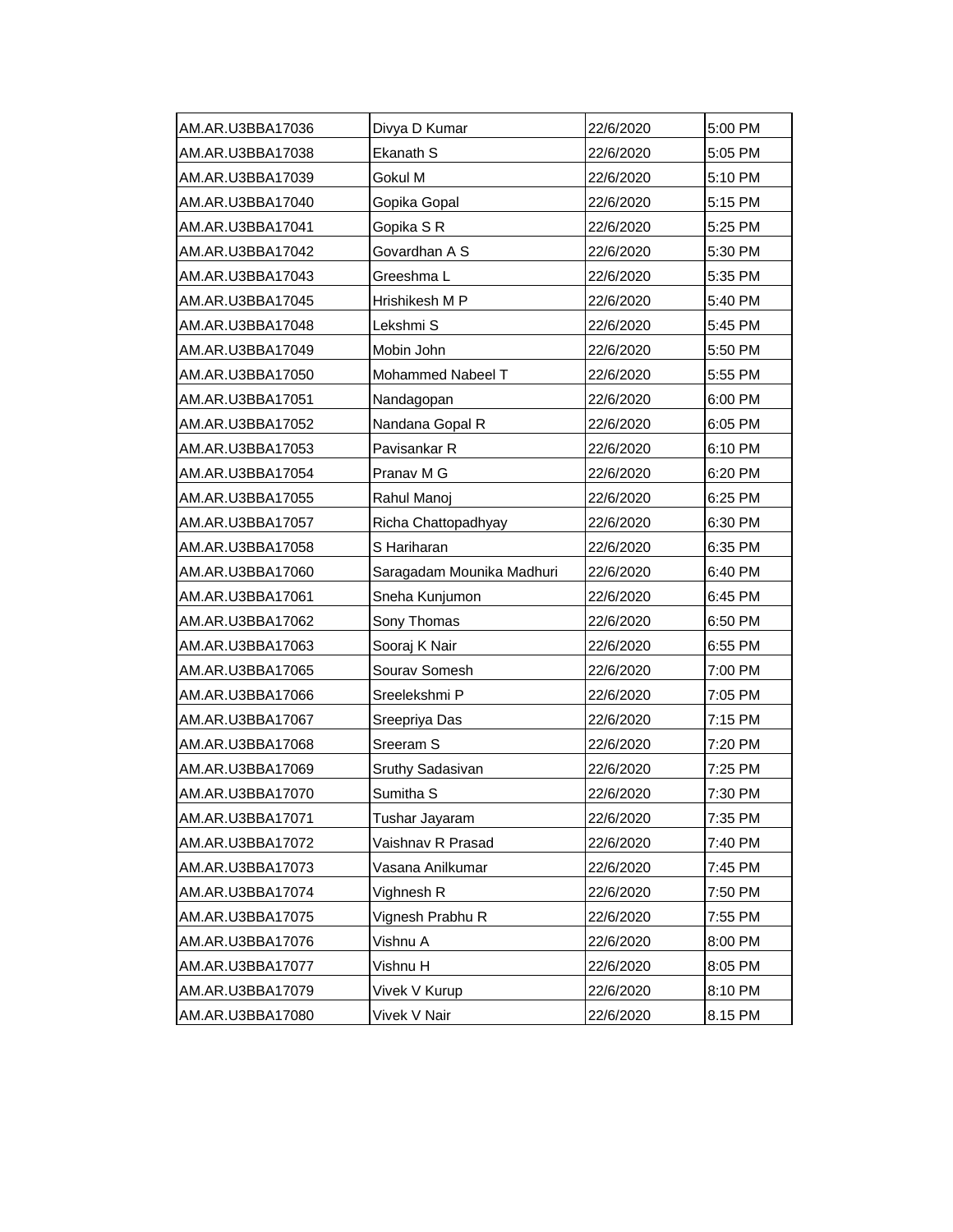|                  |                                                 | VIVA SCHEDULE FOR 2017 BBA          |             |  |  |  |  |
|------------------|-------------------------------------------------|-------------------------------------|-------------|--|--|--|--|
|                  |                                                 | 15BUS351 Communication for Managers |             |  |  |  |  |
|                  | 26.06.2020 - FRIDAY, Staff: Dayana Das (Amrita) |                                     |             |  |  |  |  |
| SL <sub>NO</sub> | ROLL NO                                         | <b>NAME</b>                         | <b>TIME</b> |  |  |  |  |
| $\mathbf 1$      | AM.AR.U3BBA15044                                | Milan Koshy David                   | 2:00 PM     |  |  |  |  |
| $\overline{2}$   | AM.AR.U3BBA17002                                | Abhijith R                          | 2:05 PM     |  |  |  |  |
| 3                | AM.AR.U3BBA17003                                | Abhishek R                          | 2:10 PM     |  |  |  |  |
| 4                | AM.AR.U3BBA17004                                | Abhishek Sudheesh                   | 2:15 PM     |  |  |  |  |
| 5                | AM.AR.U3BBA17005                                | Adarsh G                            | 2:20 PM     |  |  |  |  |
| 6                | AM.AR.U3BBA17006                                | Adarsh PS                           | 2:25 PM     |  |  |  |  |
| 7                | AM.AR.U3BBA17007                                | Adharsh Unni                        | 2:30 PM     |  |  |  |  |
| 8                | AM.AR.U3BBA17008                                | Adithyu Krishnan                    | 2:40 PM     |  |  |  |  |
| 9                | AM.AR.U3BBA17009                                | Ajesh A                             | 2:45 PM     |  |  |  |  |
| 10               | AM.AR.U3BBA17011                                | Akhil S                             | 2:50 PM     |  |  |  |  |
| 11               | AM.AR.U3BBA17012                                | Akkshay Sivaprasad                  | 2:55 PM     |  |  |  |  |
| 12               | AM.AR.U3BBA17013                                | Akshay MP                           | 3:00 PM     |  |  |  |  |
| 13               | AM.AR.U3BBA17014                                | Akshaya VS                          | 3:05 PM     |  |  |  |  |
| 14               | AM.AR.U3BBA17015                                | Amalsha L                           | 3:10 PM     |  |  |  |  |
| 15               | AM.AR.U3BBA17016                                | Amrithesh G                         | 3:15 PM     |  |  |  |  |
| 16               | AM.AR.U3BBA17017                                | Amrutheswari Arun C                 | 3:20 PM     |  |  |  |  |
| 17               | AM.AR.U3BBA17018                                | Anandalekshmy CS                    | 3:25 PM     |  |  |  |  |
| 18               | AM.AR.U3BBA17020                                | Anildev A                           | 3:35 PM     |  |  |  |  |
| 19               | AM.AR.U3BBA17021                                | Anu KS                              | 3:40 PM     |  |  |  |  |
| 20               | AM.AR.U3BBA17022                                | Anusree Sasidharan                  | 3:45 PM     |  |  |  |  |
| 21               | AM.AR.U3BBA17023                                | Arbaz A                             | 3:50 PM     |  |  |  |  |
| 22               | AM.AR.U3BBA17024                                | Arjun A                             | 3:55 PM     |  |  |  |  |
| 23               | AM.AR.U3BBA17025                                | Arjunbharathy S                     | 4:00 PM     |  |  |  |  |
| 24               | AM.AR.U3BBA17026                                | Arun B                              | 4:05 PM     |  |  |  |  |
| 25               | AM.AR.U3BBA17028                                | Athul V Krishna                     | 4:10 PM     |  |  |  |  |
| 26               | AM.AR.U3BBA17029                                | Balyajith Babu                      | 4:15 PM     |  |  |  |  |
| 27               | AM.AR.U3BBA17030                                | Bhagyadas K                         | 4:20 PM     |  |  |  |  |
| 28               | AM.AR.U3BBA17031                                | <b>Bharat Suresh</b>                | 4:30 PM     |  |  |  |  |
| 29               | AM.AR.U3BBA17033                                | Deekshith Hari                      | 4:35 PM     |  |  |  |  |
| 30               | AM.AR.U3BBA17034                                | Deepak P                            | 4:40 PM     |  |  |  |  |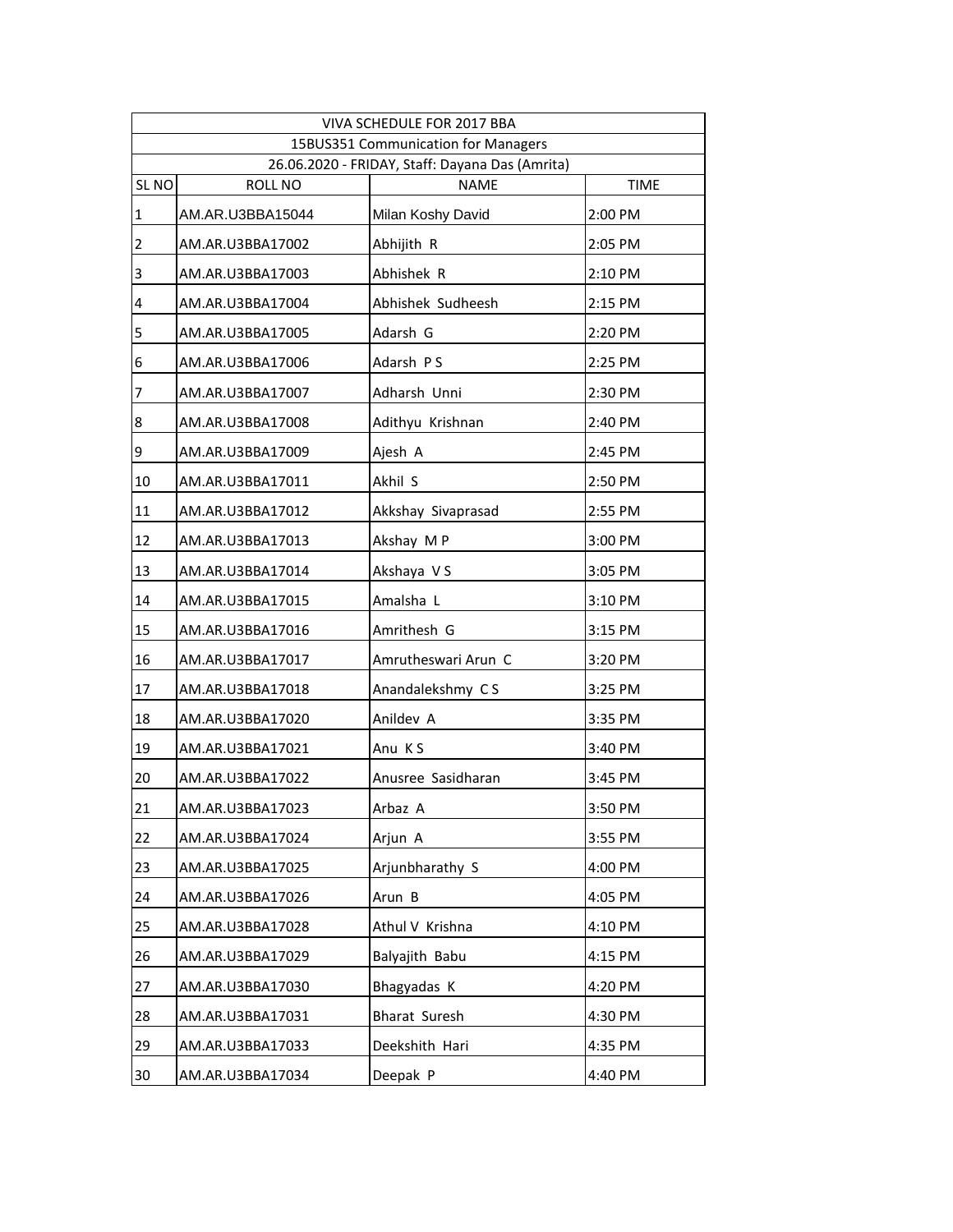| 31 | AM.AR.U3BBA17035 | Devu Sunil                | 4:45 PM |
|----|------------------|---------------------------|---------|
| 32 | AM.AR.U3BBA17036 | Divya D Kumar             | 4:50 PM |
| 33 | AM.AR.U3BBA17038 | Ekanath S                 | 4:55 PM |
| 34 | AM.AR.U3BBA17039 | Gokul M                   | 5:00 PM |
| 35 | AM.AR.U3BBA17040 | Gopika Gopal              | 5:05 PM |
| 36 | AM.AR.U3BBA17041 | Gopika SR                 | 5:10 PM |
| 37 | AM.AR.U3BBA17042 | Govardhan AS              | 5:15 PM |
| 38 | AM.AR.U3BBA17043 | Greeshma L                | 5:25 PM |
| 39 | AM.AR.U3BBA17045 | Hrishikesh MP             | 5:30 PM |
| 40 | AM.AR.U3BBA17048 | Lekshmi S                 | 5:35 PM |
| 41 | AM.AR.U3BBA17049 | Mobin John                | 5:40 PM |
| 42 | AM.AR.U3BBA17050 | Mohammed Nabeel T         | 5:45 PM |
| 43 | AM.AR.U3BBA17051 | Nandagopan                | 5:50 PM |
| 44 | AM.AR.U3BBA17052 | Nandana Gopal R           | 5:55 PM |
| 45 | AM.AR.U3BBA17053 | Pavisankar R              | 6:00 PM |
| 46 | AM.AR.U3BBA17054 | Pranav M G                | 6:05 PM |
| 47 | AM.AR.U3BBA17055 | Rahul Manoj               | 6:10 PM |
| 48 | AM.AR.U3BBA17057 | Richa Chattopadhyay       | 6:20 PM |
| 49 | AM.AR.U3BBA17058 | S Hariharan               | 6:25 PM |
| 50 | AM.AR.U3BBA17060 | Saragadam Mounika Madhuri | 6:30 PM |
| 51 | AM.AR.U3BBA17061 | Sneha Kunjumon            | 6:35 PM |
| 52 | AM.AR.U3BBA17062 | Sony Thomas               | 6:40 PM |
| 53 | AM.AR.U3BBA17063 | Sooraj K Nair             | 6:45 PM |
| 54 | AM.AR.U3BBA17065 | Sourav Somesh             | 6:50 PM |
| 55 | AM.AR.U3BBA17066 | Sreelekshmi P             | 6:55 PM |
| 56 | AM.AR.U3BBA17067 | Sreepriya Das             | 7:00 PM |
| 57 | AM.AR.U3BBA17068 | Sreeram S                 | 7:05 PM |
| 58 | AM.AR.U3BBA17069 | Sruthy Sadasivan          | 7:15 PM |
| 59 | AM.AR.U3BBA17070 | Sumitha S                 | 7:20 PM |
| 60 | AM.AR.U3BBA17071 | Tushar Jayaram            | 7:25 PM |
| 61 | AM.AR.U3BBA17072 | Vaishnav R Prasad         | 7:30 PM |
| 62 | AM.AR.U3BBA17073 | Vasana Anilkumar          | 7:35 PM |
| 63 | AM.AR.U3BBA17074 | Vighnesh R                | 7:40 PM |
|    |                  |                           |         |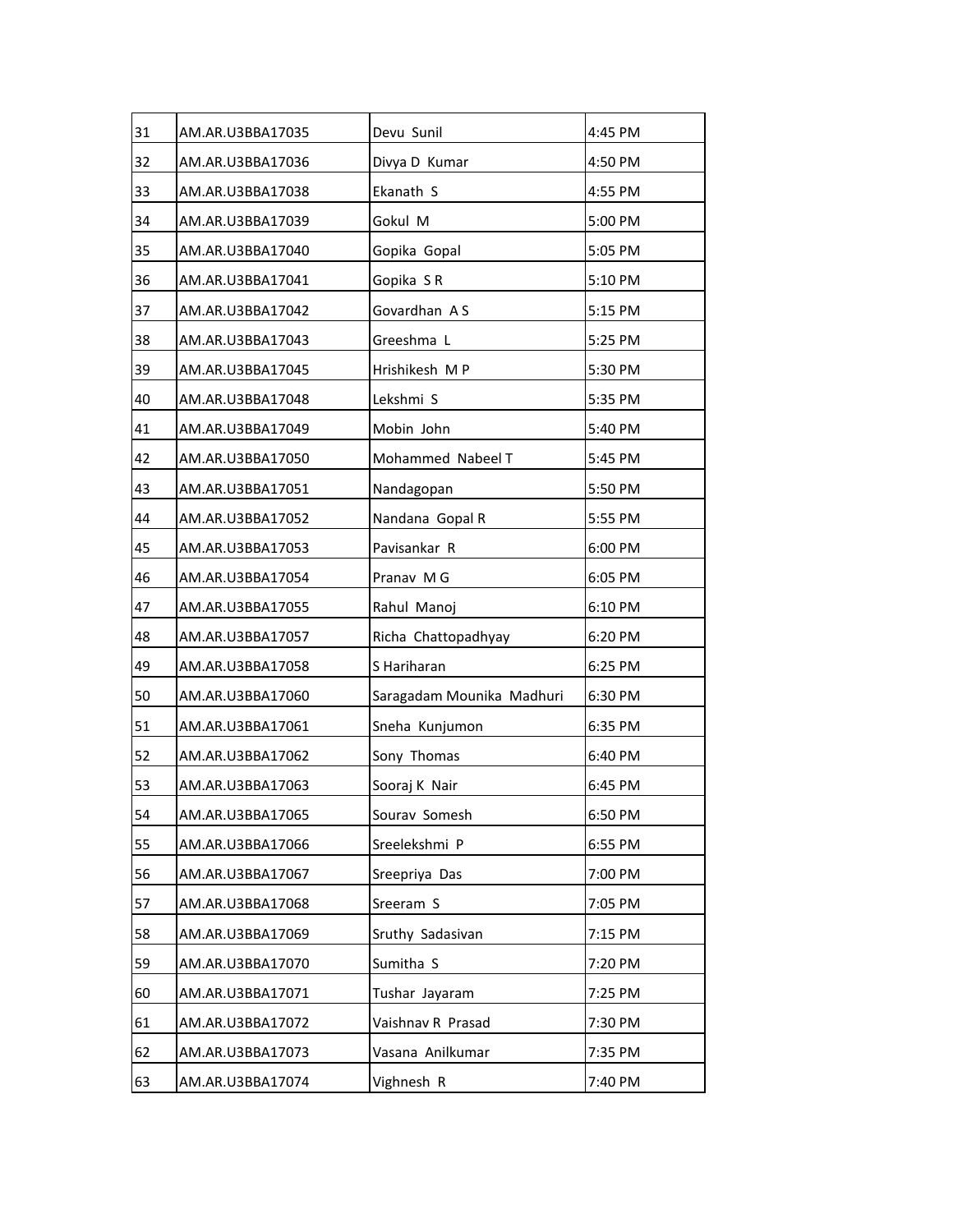| 64 | AM.AR.U3BBA17075 | Vignesh Prabhu R | 7:45 PM |
|----|------------------|------------------|---------|
| 65 | AM.AR.U3BBA17076 | Vishnu A         | 8:00 PM |
| 66 | AM.AR.U3BBA17077 | Vishnu H         | 8:05 PM |
| 67 | AM.AR.U3BBA17079 | Vivek V Kurup    | 8:10 PM |
| 68 | AM.AR.U3BBA17080 | Vivek V Nair     | 8:15 PM |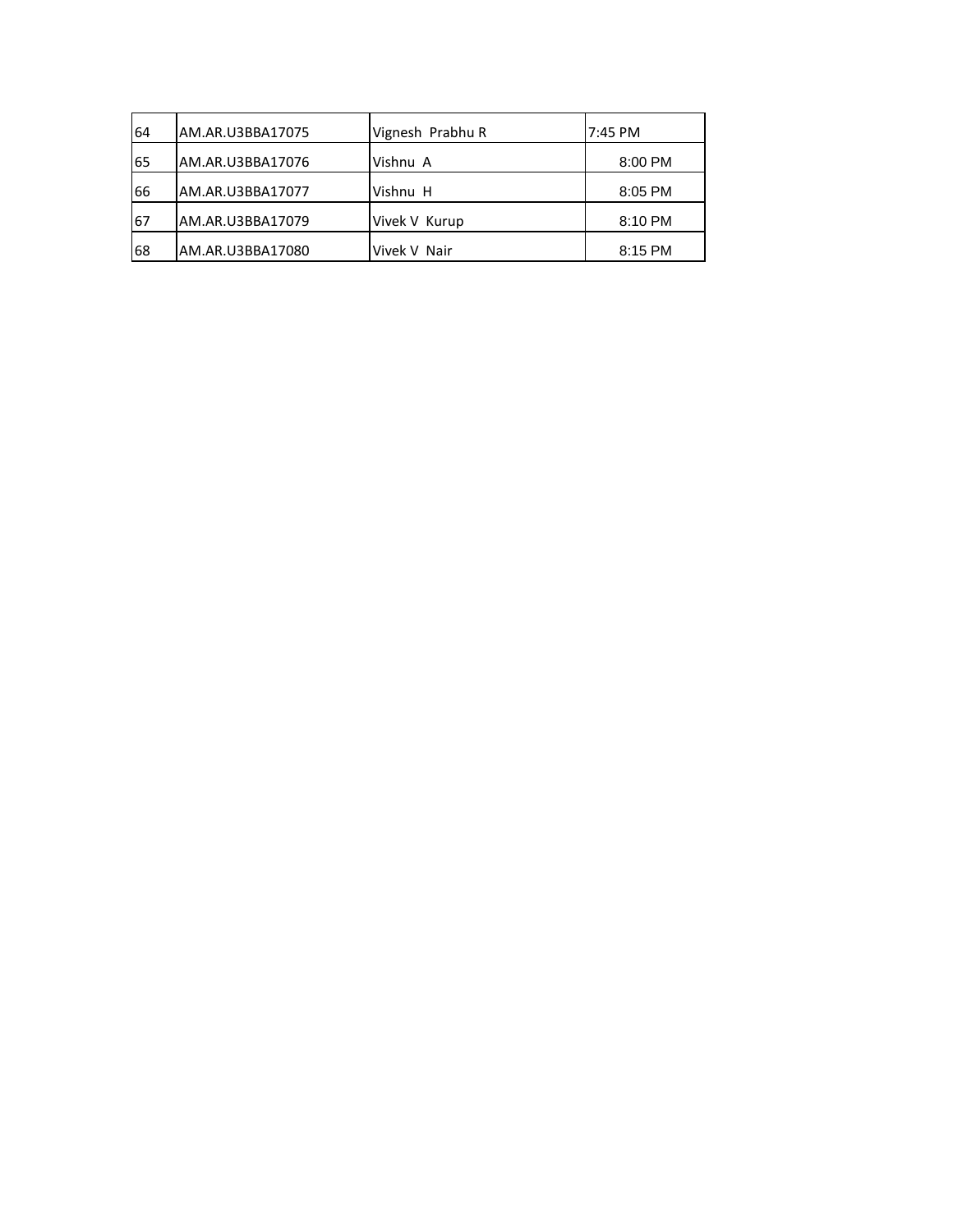|                | <b>Viva Schedule for S6 BBA</b>     |                      |                     |  |  |
|----------------|-------------------------------------|----------------------|---------------------|--|--|
|                | Course: 15BUS356_E-Commerce and ERP |                      |                     |  |  |
|                | Date: 24th June 2020 (Wednesday)    |                      |                     |  |  |
|                | SI: NRoll No:                       | <b>Name</b>          | <b>Time of Viva</b> |  |  |
| 1              | AM.AR.U3BBA15044                    | Milan Koshy David    | 12:45 PM            |  |  |
| $\overline{c}$ | AM.AR.U3BBA16004                    | Aditya S Kumar       | 12:50 PM            |  |  |
| 3              | AM.AR.U3BBA16009                    | Akshay Krishna       | 12:55 PM            |  |  |
| 4              | AM.AR.U3BBA16017                    | Anila S P            | 1:00 PM             |  |  |
| 5              | AM.AR.U3BBA16049                    | Nidhin S             | 1:05 PM             |  |  |
| 6              | AM.AR.U3BBA16055                    | Prijith J            | 1:10 PM             |  |  |
| $\overline{7}$ | AM.AR.U3BBA16071                    | Navaneeth V Patris   | 1:15 PM             |  |  |
| 8              | AM.AR.U3BBA17002                    | Abhijith R           | 1:20 PM             |  |  |
| 9              | AM.AR.U3BBA17003                    | Abhishek R           | 1:25 PM             |  |  |
| 10             | AM.AR.U3BBA17004                    | Abhishek Sudheesh    | 1:30 PM             |  |  |
| 11             | AM.AR.U3BBA17005                    | Adarsh G             | 1:35 PM             |  |  |
| 12             | AM.AR.U3BBA17006                    | Adarsh P S           | 1:40 PM             |  |  |
| 13             | AM.AR.U3BBA17007                    | Adharsh Unni         | 1:45 PM             |  |  |
| 14             | AM.AR.U3BBA17008                    | Adithyu Krishnan     | 1:50 PM             |  |  |
| 15             | AM.AR.U3BBA17009                    | Ajesh A              | 1:55 PM             |  |  |
| 16             | AM.AR.U3BBA17011                    | Akhil S              | 2:00 PM             |  |  |
| 17             | AM.AR.U3BBA17012                    | Akkshay Sivaprasad   | 2:05 PM             |  |  |
| 18             | AM.AR.U3BBA17013                    | Akshay M P           | 2:10 PM             |  |  |
| 19             | AM.AR.U3BBA17014                    | Akshaya V S          | 2:15 PM             |  |  |
| 20             | AM.AR.U3BBA17015                    | Amalsha L            | 2:20 PM             |  |  |
| 21             | AM.AR.U3BBA17016                    | Amrithesh G          | 2:25 PM             |  |  |
| 22             | AM.AR.U3BBA17017                    | Amrutheswari Arun C  | 2:30 PM             |  |  |
| 23             | AM.AR.U3BBA17018                    | Anandalekshmy C S    | 2:40 PM             |  |  |
| 24             | AM.AR.U3BBA17020                    | Anildev A            | 2:45 PM             |  |  |
| 25             | AM.AR.U3BBA17021                    | Anu K S              | 2:50 PM             |  |  |
| 26             | AM.AR.U3BBA17022                    | Anusree Sasidharan   | 2:55 PM             |  |  |
| 27             | AM.AR.U3BBA17023                    | Arbaz A              | 3:00 PM             |  |  |
| 28             | AM.AR.U3BBA17024                    | Arjun A              | 3:05 PM             |  |  |
| 29             | AM.AR.U3BBA17025                    | Arjunbharathy S      | 3:10 PM             |  |  |
| 30             | AM.AR.U3BBA17026                    | Arun B               | 3:15 PM             |  |  |
| 31             | AM.AR.U3BBA17028                    | Athul V Krishna      | 3:20 PM             |  |  |
| 32             | AM.AR.U3BBA17029                    | Balyajith Babu       | 3:25 PM             |  |  |
| 33             | AM.AR.U3BBA17030                    | Bhagyadas K          | 3:35 PM             |  |  |
| 34             | AM.AR.U3BBA17031                    | <b>Bharat Suresh</b> | 3:40 PM             |  |  |
| 35             | AM.AR.U3BBA17033                    | Deekshith Hari       | 3:45 PM             |  |  |
| 36             | AM.AR.U3BBA17034                    | Deepak P             | 3:50 PM             |  |  |
| 37             | AM.AR.U3BBA17035                    | Devu Sunil           | 3:55 PM             |  |  |
| 38             | AM.AR.U3BBA17036                    | Divya D Kumar        | 4:00 PM             |  |  |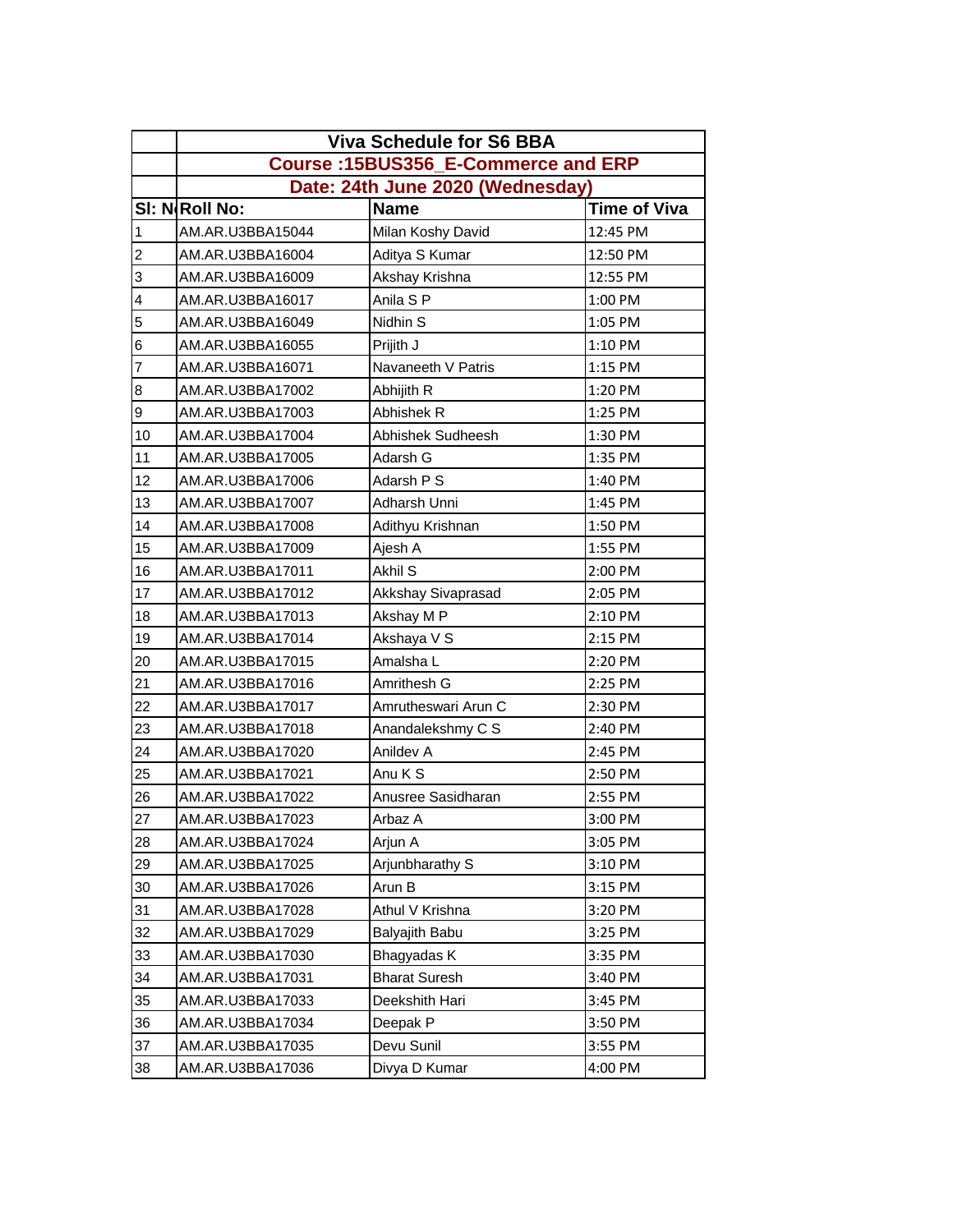| 39 | AM.AR.U3BBA17038 | Ekanath S                 | 4:05 PM |
|----|------------------|---------------------------|---------|
| 40 | AM.AR.U3BBA17039 | Gokul M                   | 4:10 PM |
| 41 | AM.AR.U3BBA17040 | Gopika Gopal              | 4:15 PM |
| 42 | AM.AR.U3BBA17041 | Gopika SR                 | 4:20 PM |
| 43 | AM.AR.U3BBA17042 | Govardhan A S             | 4:30 PM |
| 44 | AM.AR.U3BBA17043 | Greeshma L                | 4:35 PM |
| 45 | AM.AR.U3BBA17045 | Hrishikesh M P            | 4:40 PM |
| 46 | AM.AR.U3BBA17048 | Lekshmi S                 | 4:45 PM |
| 47 | AM.AR.U3BBA17049 | Mobin John                | 4:50 PM |
| 48 | AM.AR.U3BBA17050 | Mohammed Nabeel T         | 4:55 PM |
| 49 | AM.AR.U3BBA17051 | Nandagopan                | 5:00 PM |
| 50 | AM.AR.U3BBA17052 | Nandana Gopal R           | 5:05 PM |
| 51 | AM.AR.U3BBA17053 | Pavisankar R              | 5:10 PM |
| 52 | AM.AR.U3BBA17054 | Pranav M G                | 5:15 PM |
| 53 | AM.AR.U3BBA17055 | Rahul Manoj               | 5:20 PM |
| 54 | AM.AR.U3BBA17057 | Richa Chattopadhyay       | 5:25 PM |
| 55 | AM.AR.U3BBA17058 | S Hariharan               | 5:30 PM |
| 56 | AM.AR.U3BBA17060 | Saragadam Mounika Madhuri | 5:45 PM |
| 57 | AM.AR.U3BBA17061 | Sneha Kunjumon            | 5:50 PM |
| 58 | AM.AR.U3BBA17062 | Sony Thomas               | 5:55 PM |
| 59 | AM.AR.U3BBA17063 | Sooraj K Nair             | 6:00 PM |
| 60 | AM.AR.U3BBA17065 | Sourav Somesh             | 6:05 PM |
| 61 | AM.AR.U3BBA17066 | Sreelekshmi P             | 6:10 PM |
| 62 | AM.AR.U3BBA17067 | Sreepriya Das             | 6:15 PM |
| 63 | AM.AR.U3BBA17068 | Sreeram S                 | 6:20 PM |
| 64 | AM.AR.U3BBA17069 | Sruthy Sadasivan          | 6:25 PM |
| 65 | AM.AR.U3BBA17070 | Sumitha <sub>S</sub>      | 6:30 PM |
| 66 | AM.AR.U3BBA17071 | Tushar Jayaram            | 6:35 PM |
| 67 | AM.AR.U3BBA17072 | Vaishnav R Prasad         | 6:40 PM |
| 68 | AM.AR.U3BBA17073 | Vasana Anilkumar          | 6:45 PM |
| 69 | AM.AR.U3BBA17074 | Vighnesh R                | 6:50 PM |
| 70 | AM.AR.U3BBA17075 | Vignesh Prabhu R          | 6:55 PM |
| 71 | AM.AR.U3BBA17076 | Vishnu A                  | 7:00 PM |
| 72 | AM.AR.U3BBA17077 | Vishnu H                  | 7:05 PM |
| 73 | AM.AR.U3BBA17079 | Vivek V Kurup             | 7:10 PM |
| 74 | AM.AR.U3BBA17080 | Vivek V Nair              | 7:15 PM |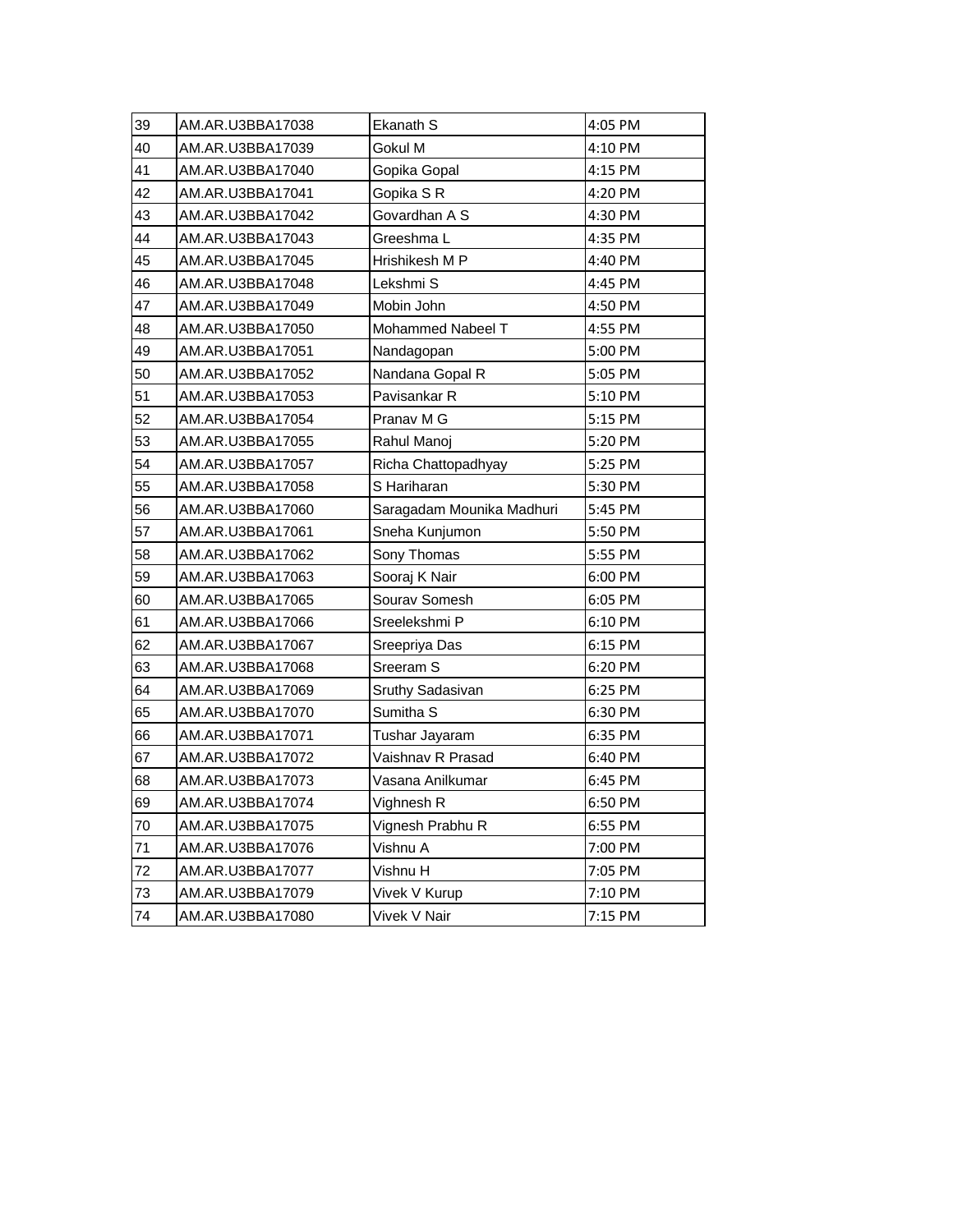|                |                     | VIVA SCHEDULE FOR 2017 BBA                   |             |  |  |  |
|----------------|---------------------|----------------------------------------------|-------------|--|--|--|
|                |                     | 15BUS316 Sustainable Business Administration |             |  |  |  |
|                | 29/6/2020 Wednesday |                                              |             |  |  |  |
| <b>SL NO</b>   | <b>ROLL NO</b>      | <b>NAME</b>                                  | <b>TIME</b> |  |  |  |
| $\mathbf 1$    | AM.AR.U3BBA17002    | Abhijith R                                   | 12.45-12.50 |  |  |  |
| $\overline{c}$ | AM.AR.U3BBA17003    | Abhishek R                                   | 12:50 PM    |  |  |  |
| 3              | AM.AR.U3BBA17004    | Abhishek Sudheesh                            | 12:55 PM    |  |  |  |
| 4              | AM.AR.U3BBA17005    | Adarsh G                                     | 1:00 PM     |  |  |  |
| 5              | AM.AR.U3BBA17006    | Adarsh PS                                    | 1:05 PM     |  |  |  |
| 6              | AM.AR.U3BBA17007    | Adharsh Unni                                 | 1:10 PM     |  |  |  |
| 7              | AM.AR.U3BBA17008    | Adithyu Krishnan                             | 1:15 PM     |  |  |  |
| $\bf8$         | AM.AR.U3BBA17009    | Ajesh A                                      | 1:20 PM     |  |  |  |
| 9              | AM.AR.U3BBA17011    | Akhil S                                      | 1:25 PM     |  |  |  |
| 10             | AM.AR.U3BBA17012    | Akkshay Sivaprasad                           | 1:30 PM     |  |  |  |
| 11             | AM.AR.U3BBA17013    | Akshay MP                                    | 1:35 PM     |  |  |  |
| 12             | AM.AR.U3BBA17014    | Akshaya V S                                  | 1:40 PM     |  |  |  |
| 13             | AM.AR.U3BBA17015    | Amalsha L                                    | 1:45 PM     |  |  |  |
| 14             | AM.AR.U3BBA17016    | Amrithesh G                                  | 1:50 PM     |  |  |  |
| 15             | AM.AR.U3BBA17017    | Amrutheswari Arun C                          | 1:55 PM     |  |  |  |
| 16             | AM.AR.U3BBA17018    | Anandalekshmy C S                            | 2:00 PM     |  |  |  |
| 17             | AM.AR.U3BBA17020    | Anildev A                                    | 2:05 PM     |  |  |  |
| 18             | AM.AR.U3BBA17021    | Anu KS                                       | 2:10 PM     |  |  |  |
| 19             | AM.AR.U3BBA17022    | Anusree Sasidharan                           | 2:15 PM     |  |  |  |
| 20             | AM.AR.U3BBA17023    | Arbaz A                                      | 2:20 PM     |  |  |  |
| 21             | AM.AR.U3BBA17024    | Arjun A                                      | 2:25 PM     |  |  |  |
| 22             | AM.AR.U3BBA17025    | Arjunbharathy S                              | 2:30 PM     |  |  |  |
| 23             | AM.AR.U3BBA17026    | Arun B                                       | 2:35 PM     |  |  |  |
| 24             | AM.AR.U3BBA17028    | Athul V Krishna                              | 2:40 PM     |  |  |  |
| 25             | AM.AR.U3BBA17029    | Balyajith Babu                               | 2:45 PM     |  |  |  |
| 26             | AM.AR.U3BBA17030    | Bhagyadas K                                  | 2:50 PM     |  |  |  |
| 27             | AM.AR.U3BBA17031    | <b>Bharat Suresh</b>                         | 2:55 PM     |  |  |  |
| 28             | AM.AR.U3BBA17033    | Deekshith Hari                               | 3:00 PM     |  |  |  |
| 29             | AM.AR.U3BBA17034    | Deepak P                                     | 3:05:00     |  |  |  |
| 30             | AM.AR.U3BBA17035    | Devu Sunil                                   | 3:10 PM     |  |  |  |
| 31             | AM.AR.U3BBA17036    | Divya D Kumar                                | 3:15 PM     |  |  |  |
| 32             | AM.AR.U3BBA17038    | Ekanath S                                    | 3:20 PM     |  |  |  |
| 33             | AM.AR.U3BBA17039    | Gokul M                                      | 3:25 PM     |  |  |  |
| 34             | AM.AR.U3BBA17040    | Gopika Gopal                                 | 3:30 PM     |  |  |  |
| 35             | AM.AR.U3BBA17041    | Gopika SR                                    | 3:35 PM     |  |  |  |
| 36             | AM.AR.U3BBA17042    | Govardhan A S                                | 3:40 PM     |  |  |  |
| 37             | AM.AR.U3BBA17043    | Greeshma L                                   | 3:45 PM     |  |  |  |
|                |                     |                                              |             |  |  |  |
| 38             | AM.AR.U3BBA17045    | Hrishikesh MP                                | 3:50 PM     |  |  |  |